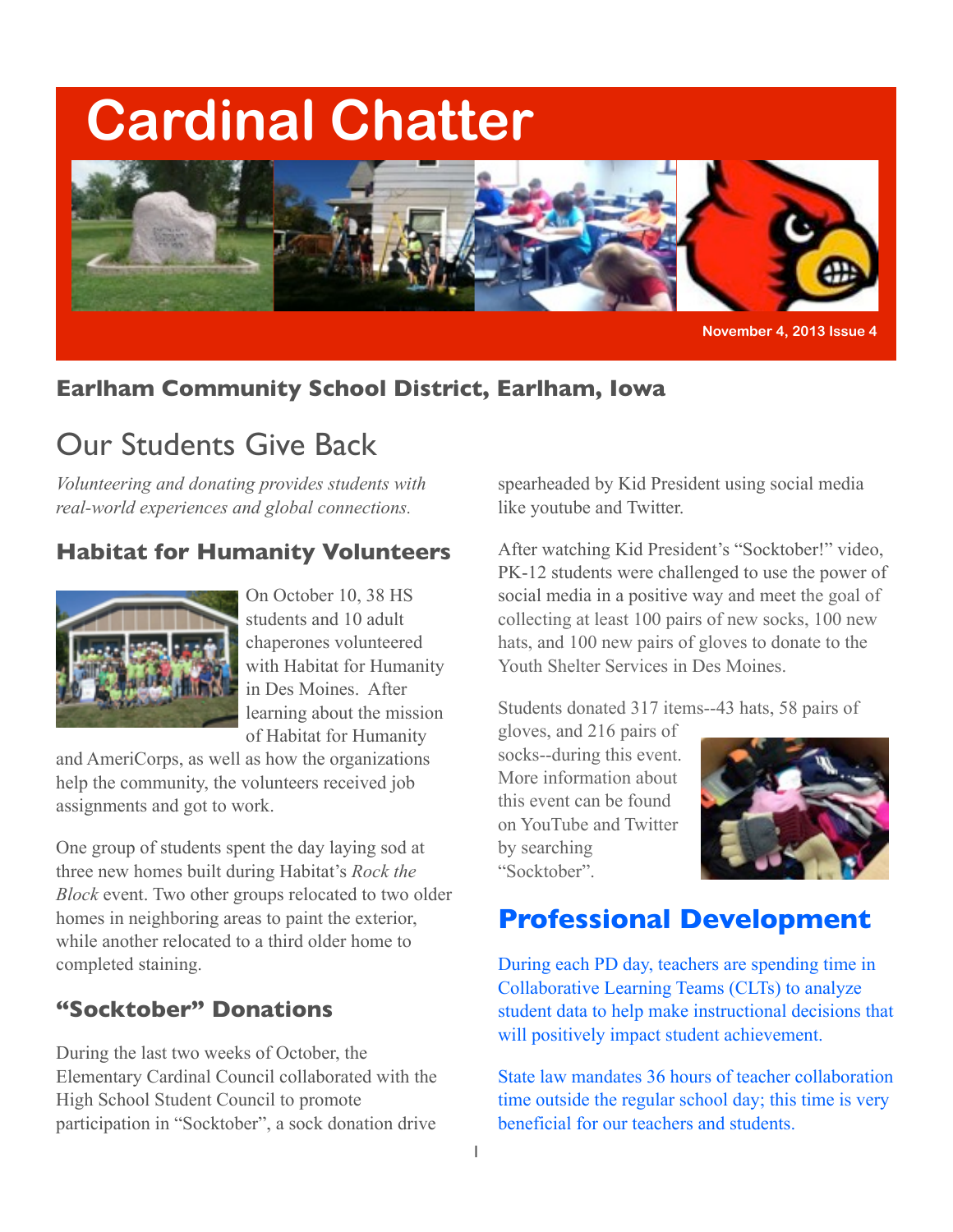#### **PBIS Mini Troopers**

 The October PBIS Celebration had two main focus points beyond the usual awarding of certificates for students having zero major or minor referrals and zero late work. First, Kid President gave us inspiration for "Socktober", our Fall service project.

 The second part of the celebration included guest speaker Iowa State Trooper Joel Ehlers talking with the kids about "stranger danger", safety at Halloween, cyber-bullying and internet safety and more. The highlight of his talk came with a question and answer session. Middle school kids' hands shot up in the air just as much as the Kindergartners later in the day. Great questions, and so many that Trooper Ehlers will be invited back to school for more discussion with the middle school later this year. New Mini Troopers sporting their hats include: (L to R) 1st grader Caleb Smith (PK-2 celebration), 8th grader Chad Allsup (6-8 celebration), and 3rd grader Karry Goff (3-5 celebration).



#### **Everyday Math**

Math games reinforce concepts in a valuable and enjoyable way. They are designed to help children practice their basic fact and computation skills and develop increasingly sophisticated strategies. For example, some games give children experience using a calculator, while other games emphasize the relationship between the money system and place value. Games also lay the foundation for learning increasingly difficult concepts.

Children are often asked to play *Everyday Math* games with family members as a part of their home practice. As you learn to play the games yourself, you will begin to understand some of the ways games help children learn mathematics.



#### **HS MTV Time**

High school advisory groups, commonly referred to as MTV groups, meet for 17 minutes daily.

This time provides students with a support system for success in high school and activities designed to help them build skills to prepare for life and situations beyond high school. Advisors are advocates for their advisees by monitoring their advisees' achievement and encouraging them to develop effective communication and interpersonal skills.

These skills are fostered through a variety of activities, learning opportunities, discussions and competitions.







#### **Technology**

During technology class, 4th, 5th, and 6th grade students have been learning how to create word documents and practicing their keyboarding skills by writing letters to soldiers. These letters provided a very brief introduction and an inspirational message for a deployed soldier.

While creating the letter, students learned how to format a letter and modify text using Google Docs in their Google Drive. Along with the letters, the students used [recitethis.com](http://recitethis.com/) to create a poster with a joke or quote, chosen by the students, to attach to their letter. The students enjoyed expressing their creativity and knowing that their letter would help make someone's day!

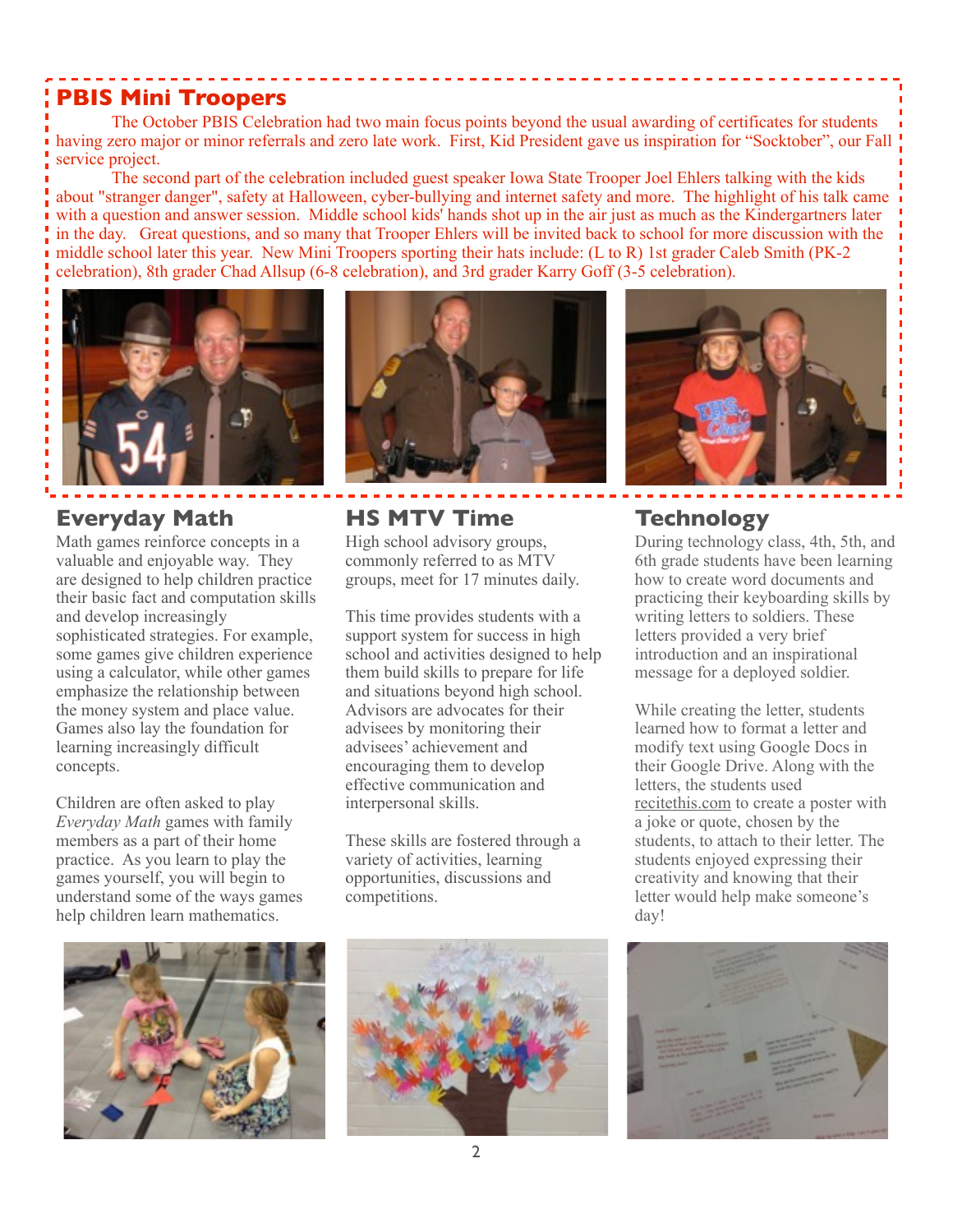# Fall Sports Seasowy RAP



**MS Volleyball Record:** 7th Grade 5-3 8th Grade: 3-5 **Number of Participants:** 28 **Accomplishments:** Great improvements in the fundamentals of volleyball, working together as a team, and the strategy of the game. By the end of the season each girl could serve the ball over the net!



**MS Football Record:** 7th Grade 3-3 8th Grade: 6-0 **Number of Participants:** 27 **Accomplishments:** 8th grade team completed their MS career with an 11-0-1 record, allowing only 4 touchdowns in 2 seasons. All boys in the 7th grade participated in either football or cross country.



**Varsity Volleyball Record:** 14-6 **Number of Participants:** 29 **Accomplishments**: Finished 4th in the conference, won 1st round regional game, offensive threats and defensive improvements; played with a TEAM concept **Post-Season Honors:** Team Academic Achievement Award with 3.595 combined GPA; 1st Team All Conference: Alex Potzner; 2nd Team All Conference: Jess Igarashi; Honorable Mention: Ari Brightman, Anna Anker



**Varsity Football Record:** 3-6 (Season), 3-4 (District) JV: 7-2 **Number of Participants:** 40 **Accomplishments:** The team finished the regular season 7th in the state in rushing offense in Class A. Max Kasap was 3rd in Class A in rushing yards. **Post-Season Honors:** Nine team members made the All-District Football Team.



**MS Cross Country Meets Ran:** 6 **Number of Participants:** 7 **Accomplishment:** Times improved for all runners.



**HS Cross Country Meets Ran:** 8

**Number of Participants:** 15 **Accomplishments**: Boys team placed in top 3 at all but two meets and won the Creston meet. Kristen Weber placed 16th at State with a time of  $15.43$ .

**Post-Season Honors:** Weber, Allen Schmidt, and Morgan Allen earned All-Conference honors.